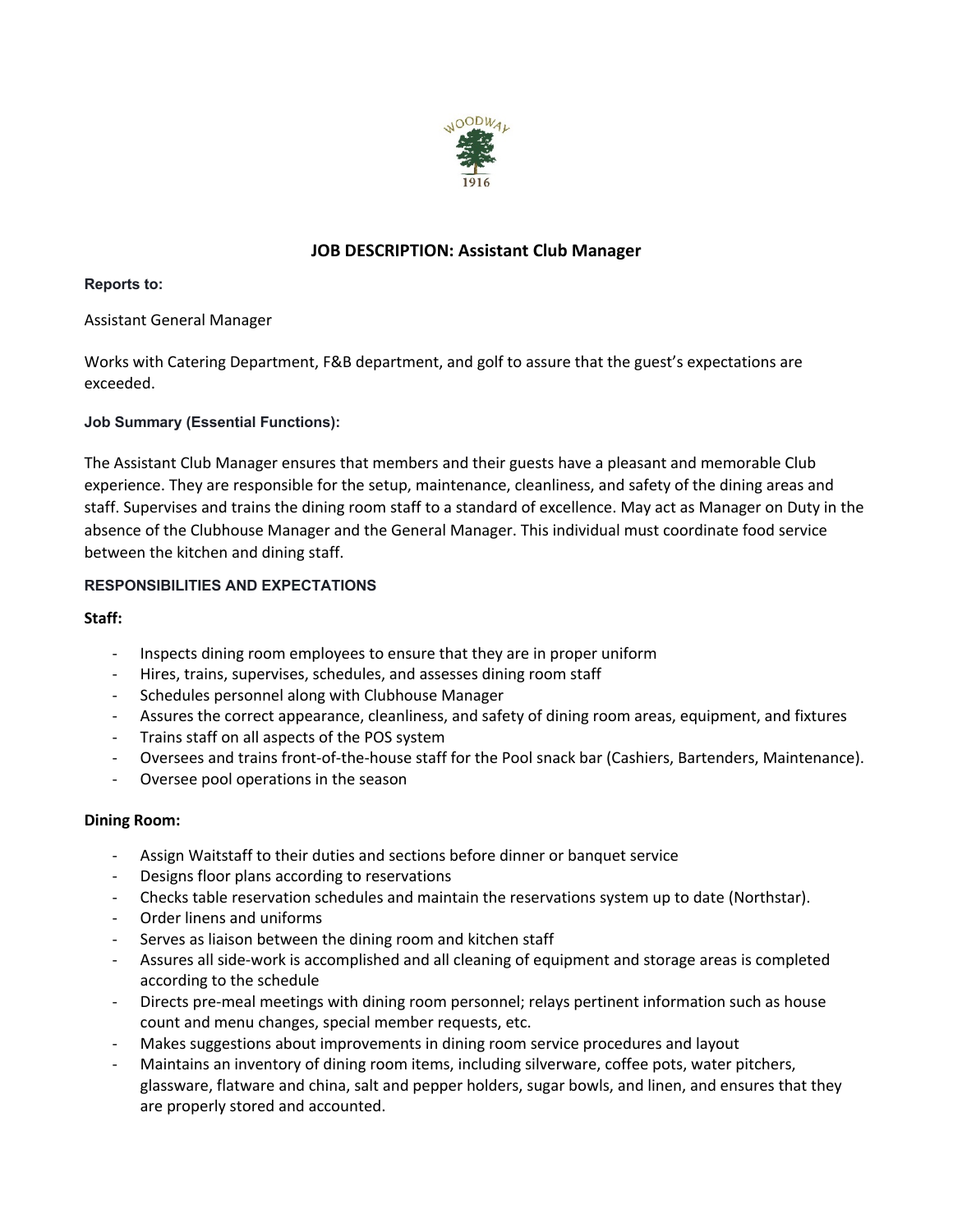- Assists in developing wine lists and beverage promotions
- Assists on the floor, including taking orders if necessary

## **Banquet:**

- Supervise all the banquet and event service operations assigned by the Clubhouse Manager.
- Transmits necessary information and conducts event planning with production, serving, and housekeeping.
- Arranges for printing of banquet menus and buffet food signs to include dietary information
- Inspects finished arrangements; must be present to oversee the actual service and greeting of guests
- Audits function sheets against room setup, manage personnel scheduling for special functions
- , and supervise service personnel.
- Helps members with parking, entertainment, decorations, audio/visual, and any other requirements for events being planned.

## **POS (Northstar):**

- Produces daily or meal-period revenue analyses and other reports from the point of sale (POS) systems
- Performs daily POS closeout
- Develops and maintains the dining room reservation system
- Creates and keeps up with any changes on the POS (Menu Cards for Food and Beverage).
- Check and update block times and days that the Club is open for service

#### **Other Responsibilities:**

- In season serves as a manager of a dedicated location (Main Club & Pool Complex)
- Assures that the dining room and other club areas are secure at the end of the business day
- Develops and continually updates and refines policy and procedure manuals for service staff to increase quality and control costs
- Works alongside Executive Chef to update, review and print weekly menu changes
- Assures that local and state laws and the Club's policies and procedures for the service of alcoholic beverages are followed
- Assist in managing all Food and Beverage service outlets, including ala carte services and banquets
- Set professional standards at Woodway and lead by example.
- Adhere to all Woodway's rules and regulations as stated in the Handbook
- Attend weekly food and beverage meetings
- Work full-time, flexible hours, nights, weekends, and holidays
- Responsible for monthly inventories
- Other related duties as assigned.
- Competitive salary
- On-site housing available
- Health, dental, 401-K
- Thriving team atmosphere
- Mentorship from an accomplished and decorated management team